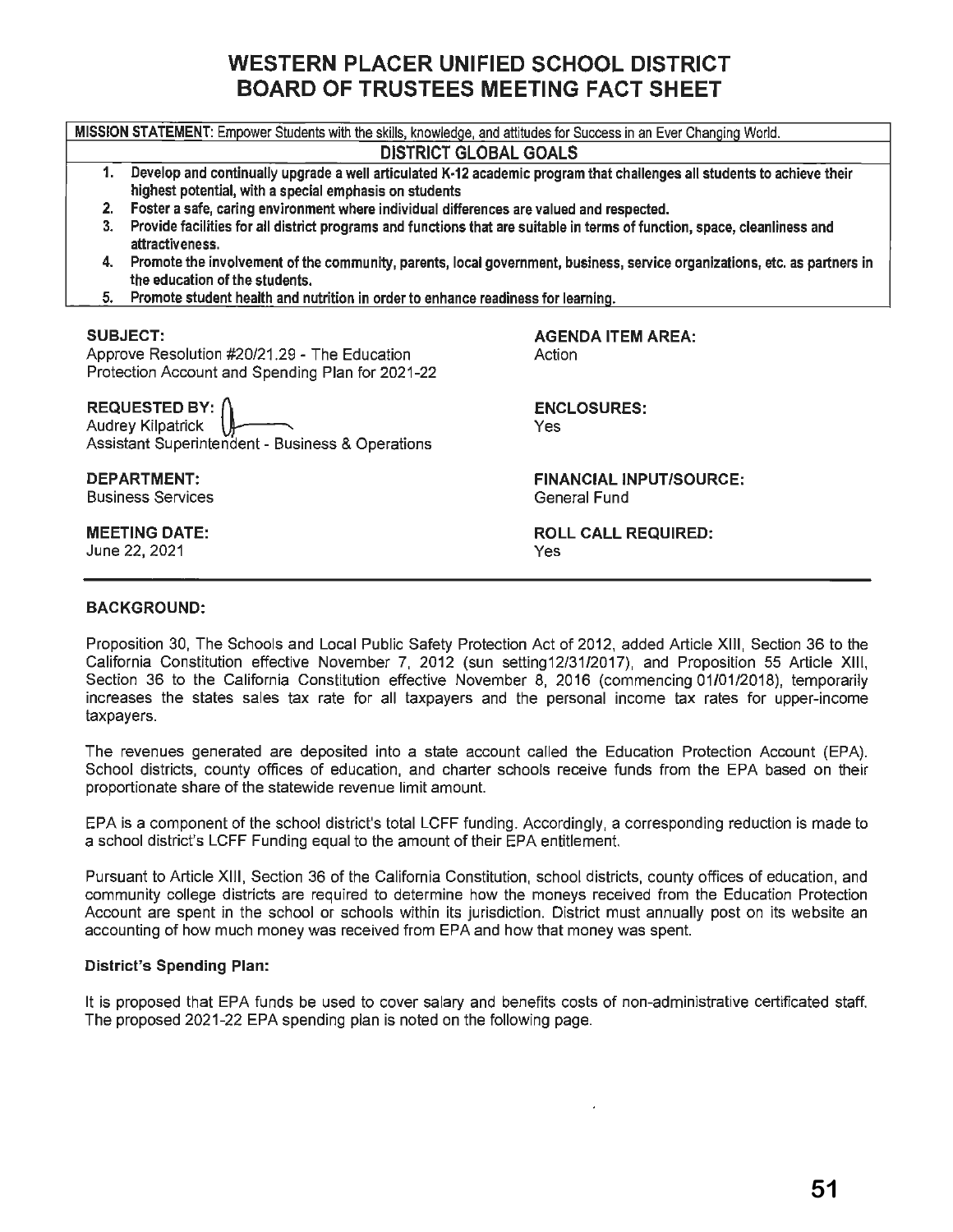| 21-22 Budget                  |                                            |                                                     |              |           |  |
|-------------------------------|--------------------------------------------|-----------------------------------------------------|--------------|-----------|--|
| Group                         | Percentage of GF<br><b>Costs per Group</b> | Percentage<br><b>Applied to EPA</b><br><b>Funds</b> | Amount       |           |  |
| Certificated                  | 66%                                        | 100%                                                | \$           | 1,393,246 |  |
| Classified                    | 23%                                        | $0\%$                                               | \$           |           |  |
| Management                    | 11%                                        | Not eligible                                        | Not eligible |           |  |
|                               | 100%                                       | 100%                                                | \$           | 1,393,246 |  |
| <b>Certificated Positions</b> |                                            |                                                     |              |           |  |
|                               | Approx. Number of                          |                                                     |              |           |  |
| Position                      | <b>Employees</b>                           | <b>SACS Function</b>                                |              | Cost      |  |
| Classroom Teachers            | 28                                         | 1000                                                | S            | 1,393,246 |  |

## **RECOMMENDATION:**

Staff recommends the Board of Trustees adopt the Resolution 20/21.29, pertaining to the Education Protection Account and the 2021-22 Spending Plan.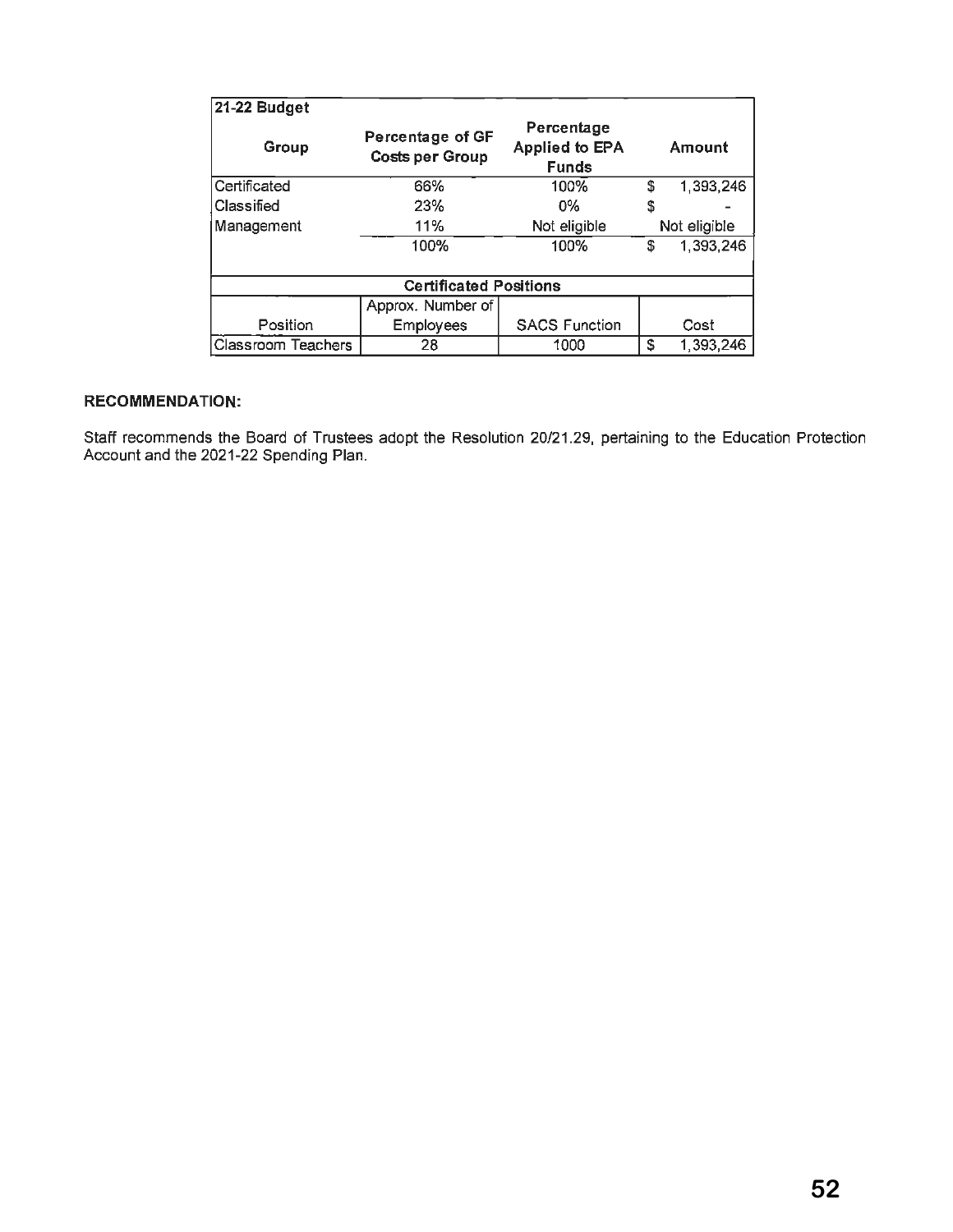# **WESTERN PLACER UNIFIED SCHOOL DISTRICT**

## **RESOLUTION NO. 20/21.29**

#### **THE EDUCATION PROTECTION ACCOUNT**

# **RESOLUTION OF THE BOARD OF EDUCATION OF WESTERN PLACER UNIFIED SCHOOL DISTRICT REGARDING THE EDUCATION PROTECTION ACCOUNT - 2021-22**

WHEREAS, the voters approved Proposition 30 on November 6, 2012 and Proposition 55 on November 8, 2016;

WHEREAS, Proposition 30 added Article XIII, Section 36 to the California Constitution effective November 7, 2012 (sun setting12/31/2017), and Proposition 55 Article **XIII,** Section 36 to the California Constitution effective November 8, 2016 (commencing 01/01/2018);

WHEREAS, the provisions of Article **XIII,** Section 36(e) create in the state General Fund an Education Protection Account to receive and disburse the revenues derived from the incremental increases in taxes imposed by Article XIII, Section 36(f);

WHEREAS, before June 30<sup>th</sup> of each year, the Director of Finance shall estimate the total amount of additional revenues, less refunds that will be derived from the incremental increases in tax rates made pursuant to Article **XIII,** Section 36(f) that will be available for transfer into the Education Protection Account during the next fiscal year;

WHEREAS, if the sum determined by the State Controller is positive, the State Controller shall transfer the amount calculated into the Education Protection Account within ten days preceding the end of the fiscal year;

WHEREAS, all monies in the Education Protection Account are hereby continuously appropriated for the support of school districts, county offices of education, charter schools and community college districts;

WHEREAS, monies deposited in the Education Protection Account shall not be used to pay any costs incurred by the Legislature, the Governor or any agency of state government;

WHEREAS, a community college district, county office of education, school district, or charter school shall have the sole authority to determine how the monies received from the Education Protection Account are spent in the school or schools within its jurisdiction;

WHEREAS, the governing board of the district shall make the spending determinations with respect to monies received from the Education Protection Account in open session of a public meeting of the governing board;

WHEREAS, the monies received from the Education Protection Account shall not be used for salaries or benefits for administrators or any other administrative cost;